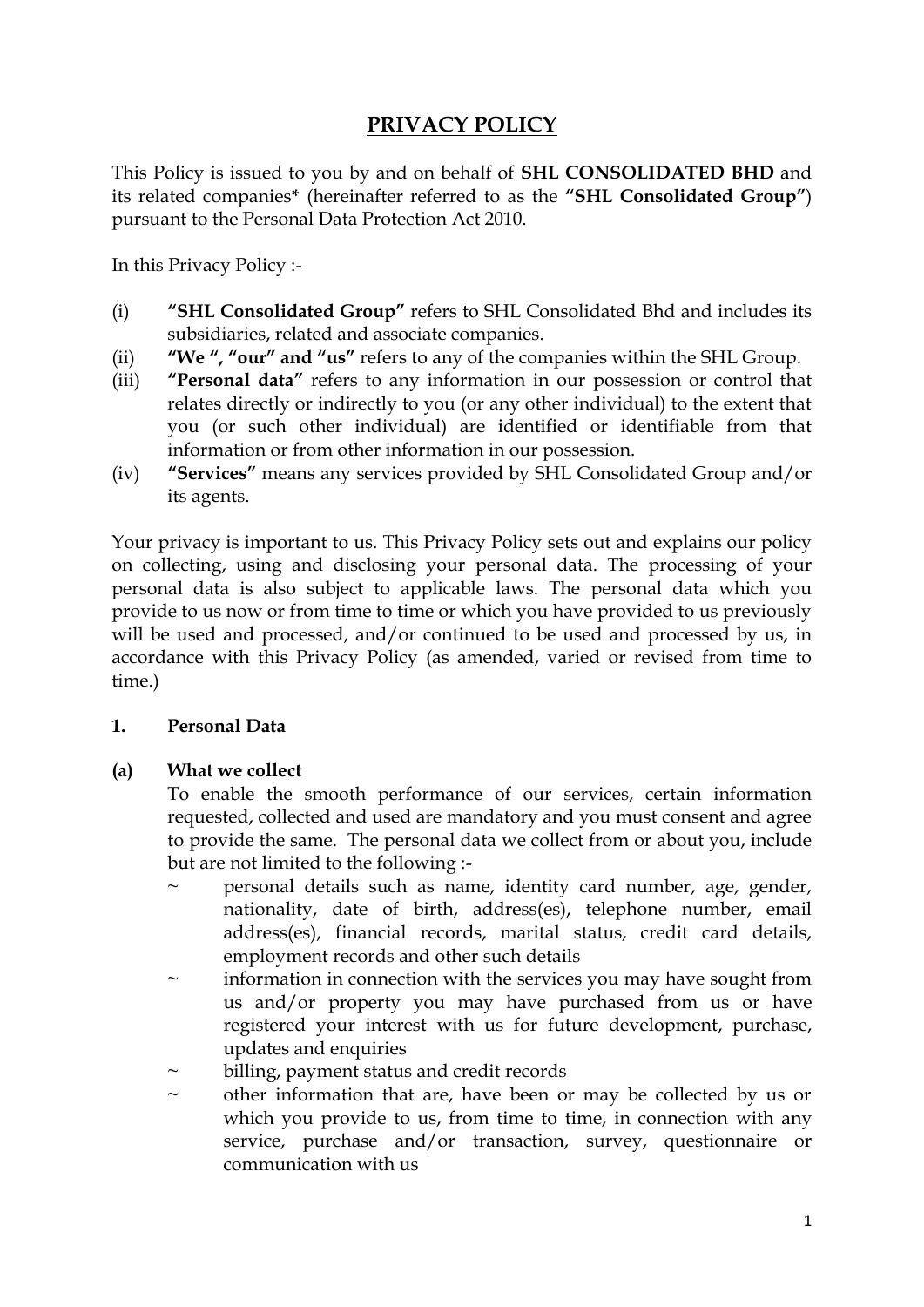- ~ personal interest or preferences such as language, future and/or current development interest or preferences
- ~ your image by way of video surveillance installed in some parts of our premises as part of our security infrastructure
- username, password and other identifiers when you register at our website

If you provide personal data about a third party such as your spouse, sibling, relative and/or children, we confirm that you have been appointed by the said third party to act on their behalf and consent to the processing, use and disclosure of the same as stated in this Privacy Policy.

## **(b) Sensitive Personal Data ("SPD")**

SPD refers to any personal data prescribed under the law as SPD which may include but is not limited to information pertaining to physical or mental health or condition, the commission or alleged commission of any offence, opinions and other beliefs of similar nature. If you chose to disclose your SPD to us, such data shall be deemed to be and will be treated as personal information which shall be subject to usage, processing and disclosure per the terms and scope of this Privacy Policy.

#### **(c) Collection, Purpose of Collection and Processing of Personal Data**

Your personal data is collected via a variety of methods, which may include but is not limited to the following :-

- information procured from you and/or related parties directly or indirectly through any enquiry or transaction made with us
- $\sim$  from third party sources such as credit management agencies, government agencies and publically available sources
- from any company within the SHL Consolidated Group and/or its agents

The purpose for which your personal information is collected may include but is not limited to the following reasons :-

- processing your purchase, application, enquiry or request
- $\sim$  to comply with applicable laws and regulations of regulatory authorities and enforcement agencies
- to respond to your queries
- $\sim$  for administrative purposes such as billing, payment and debt collection
- to respond to any claims and/or legal process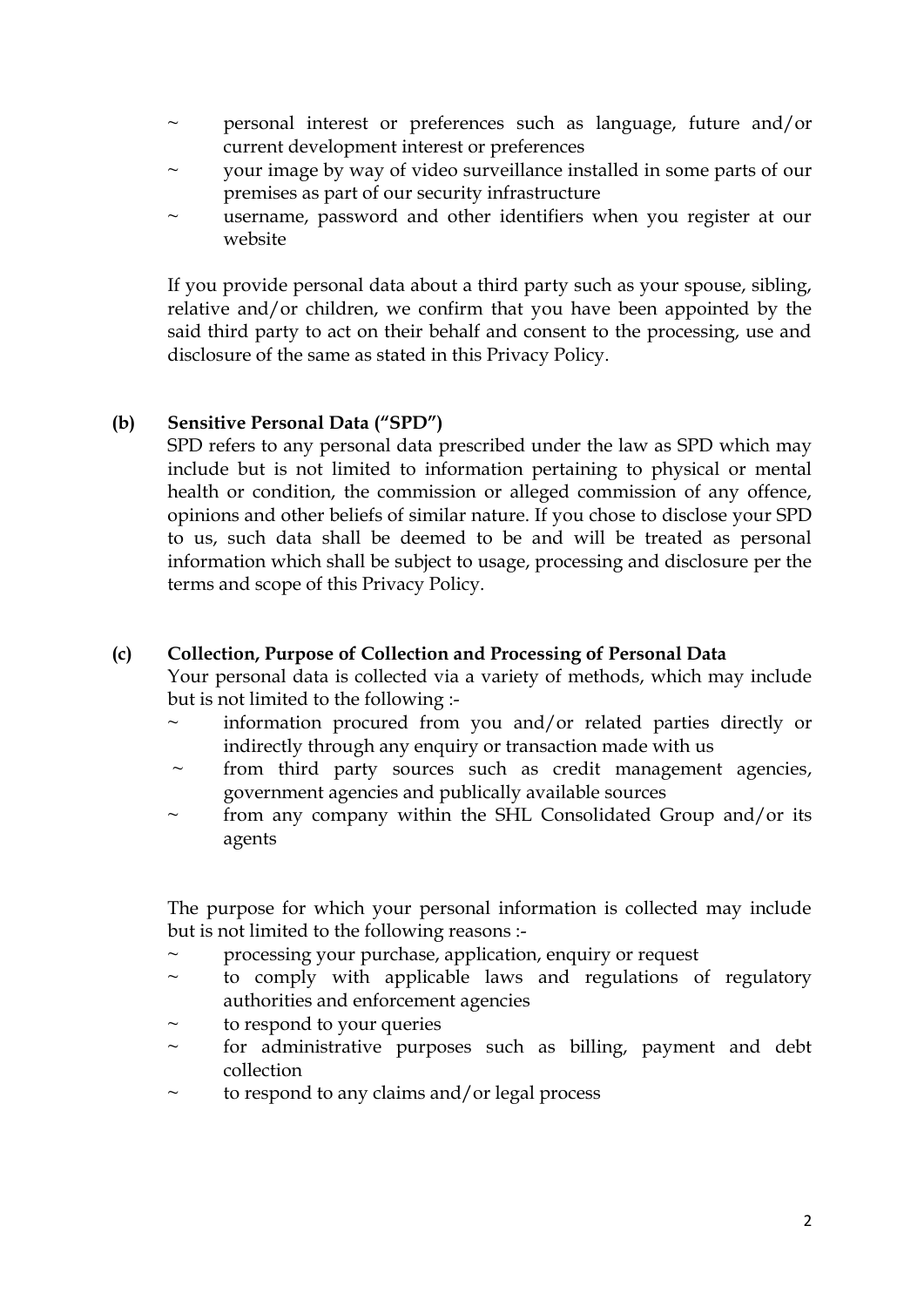## **2. Disclosure**

In facilitating the purpose for which your personal data is collected as stipulated above, we may process, use and disclose your personal data to but not limited to the following third parties :-

- companies within the SHL Consolidated Group, any related and/or associate companies
- any court of law or any relevant party in connection with any claim or legal proceedings
- any payment agencies including but not limited to financial institutions for purposes of maintaining financial records, assessing or verifying credit, securing your loan applications and facilitating payments due to us
- $\sim$  legal firms and/or advisors
- ~ regulatory authorities and enforcement agencies
- $\sim$  third party service providers, consultants, insurers, underwriters, auditors and advisors as well as their respective agents and/or contractors on a need to know basis
- credit reporting agencies or credit providers
- ~ debt collection agencies
- ~ any actual or potential assignee, transferee or acquirer of any of SHL Consolidated Group's company or business in connection with any corporate exercise

#### **3. Consent and Limiting the Use and Process of your Personal Data**

Save for the personal data which is necessary for the performance of contracts between us (for which you must provide the personal data failing which you may be in breach of contract and/or we may not be able to contract with you or fulfil our contractual obligation to you), you may choose whether or not to provide your personal data and (if already provided) may choose whether or not to consent or to withdraw or limit your consent for the collection, processing, use and disclosure of your personal data.

If you would like for us to cease the use, processing or disclosure of your personal data, kindly write to us at the address stated in paragraph 6 below. In this respect, we may not be able to provide you with the services requested for by yourself. If we do not have your written confirmation, we will deem that you have consented to the processing, use and disclosure of your personal data.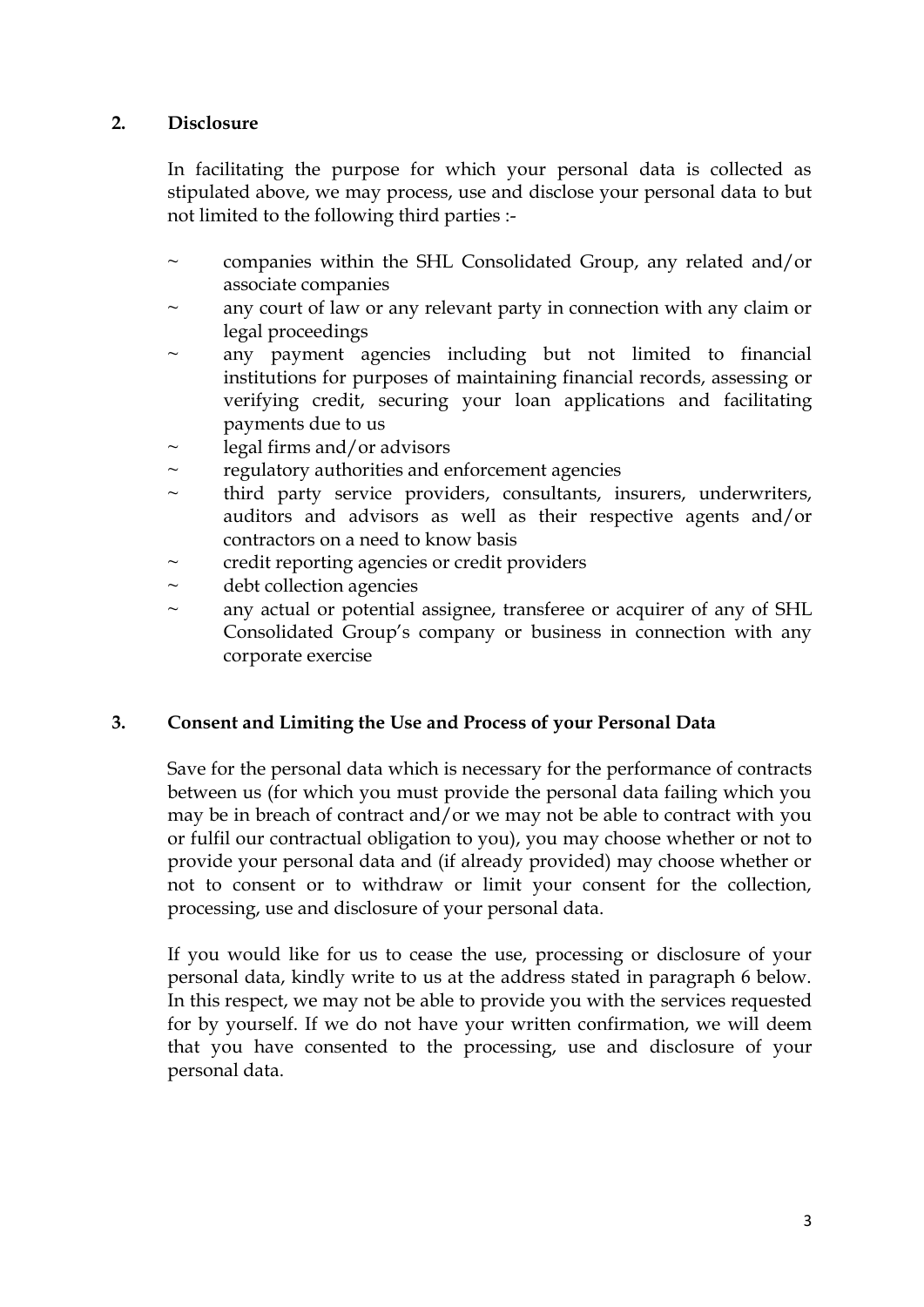### **4. Access, Rectification or Updating your Personal Data**

In ensuring that the personal data provided is processed, used and disclosed accurately, it is your responsibility to ensure that the personal data submitted by you (of yourself and/or others third parties as described in paragraph 1 (a) above) is accurate and complete. Kindly update the data from time to time to ensure that the same is accurate.

To request access or if you have any enquiries, rectification, update and/or complaints regarding your personal data submitted to us previously, kindly write to us at the address stated in paragraph 6 below. In doing so, kindly provide sufficient information to enable us to verify your identity. It will also be helpful if you can provide the name of the SHL Consolidated Group company which is (or which you believe is) processing your data. You may also be charged with a fee for the processing of your said request wherein unless and until such fee is received by us, we will not be able to process your said request. We may on receipt of your request, either comply or refuse your request to access or rectify your personal data based on reasons which we shall state in our reply to you.

## **5. Transfer of Personal Data**

Your personal data may be transferred to a country outside Malaysia to any of the class of parties referred to in paragraph 2 above. If you wish to withdraw your consent in respect of the said transfer, please see paragraphs 3 and 4 above.

#### **6. Contact**

We can be contacted at:

Address: 6th Floor, Wisma Sin Heap Lee, No. 346, Jalan Tun Razak, 50400 Kuala Lumpur

Email: [enquiry@shlcb.com.my](mailto:enquiries@shlcb.com.my) Attention to: Corporate Division Telephone no: +603-21637788 Website : [www.shlcb.com](http://www.shlcb.com.my/).my

#### *NOTE :*

- *1. In the event of discrepancies or inconsistencies of this Privacy Policy between the English version and the Bahasa Malaysia version, the English version shall prevail.*
- *2. SHL Consolidated Group reserves the right to amend, vary or revise this Privacy Policy from time to time wherein the said amendment, variation or revision (if any) will be automatically reflected in Privacy Policy accessible on our company website. You are advised to visit the website.*